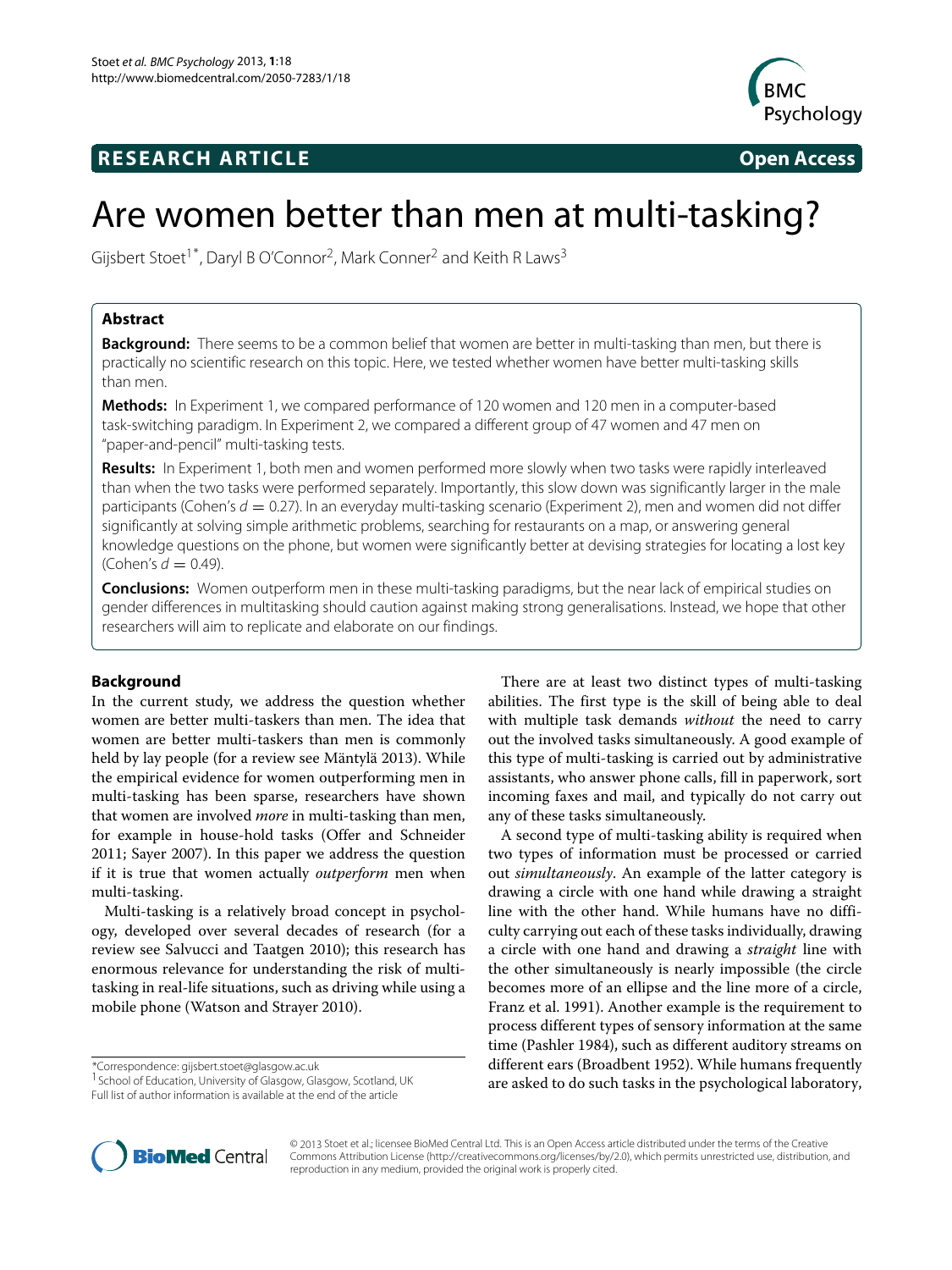humans seem to try to avoid these situations in real life, unless they are highly trained (e.g., playing piano, with the left and right hands playing different notes, or having a conversation while driving a car). Arguably, we are not good at doing multiple tasks simultaneously (except when well trained), and that probably explains why this type of multi-tasking is less common than the type in which we serially alternate between two tasks (Burgess [2000\)](#page-8-7). It is because of this that we focus on the first type of multi-tasking in this study. Also, it is important to note that the two types of multi-tasking described above are two extreme examples on a continuum of multi-tasking scenarios.

Cognitive scientists and psychiatrists have postulated a special set of cognitive functions that help with the coordination of multiple thought processes, which include the skills necessary for multi-tasking, namely "executive functions" (Royall et al. [2002\)](#page-8-8): task planning, postponing tasks depending on urgency and needs (i.e., scheduling), and ignoring task-irrelevant information (also known as "inhibition"). Healthy adults can reasonably well interleave two novel tasks rapidly (Vandierendonck et al. [2010\)](#page-9-1). The involved (human) brain areas necessary for multitasking have been investigated and we can at the very least make a reasonable estimate of which are involved (Burgess et al. [2000\)](#page-8-9). Among primates, humans seem to have a unique way of dealing with task switching (Stoet and Snyder [2003\)](#page-9-2), which we hypothesize reflects an evolutionary unique solution for dealing with the advantages and disadvantages of multi-tasking (Stoet and Snyder [2012\)](#page-9-3). The specific contributions of individual brain areas to executive control skills in humans have been linked to a number of mental disorders, in particular schizophrenia (Evans et al. [1997;](#page-8-10) Kravariti et al. [2005;](#page-8-11) Royall et al. [2002;](#page-8-8) Semkovska et al. [2004;](#page-8-12) Dibben et al. [2009;](#page-8-13) Hill et al. [2004;](#page-8-14) Laws [1999\)](#page-8-15).

Currently, there are few studies on gender and multitasking, despite a seemingly confident public opinion that women are better in multi-tasking than men (Ren et al. [2009\)](#page-8-16). Ren and colleagues [\(2009\)](#page-8-16) extrapolated the huntergatherer hypothesis (Silverman and Eals [1992\)](#page-8-17) to make predictions about male and female multi-tasking skills. The hunter-gatherer hypothesis proposes that men and women have cognitively adapted to a division of labor between the sexes (i.e., men are optimized for hunting, and women are optimized for gathering). Ren and colleagues speculated that women's gathering needed to be combined with looking after children, which possibly requires more multi-tasking than doing a task without having to look after your offspring. In their experiment, men and women performed an Eriksen flanker task (Eriksen and Eriksen [1974\)](#page-8-18) either on its own (i.e., single task condition) or preceded by an unrelated other cognitive decision making task (i.e., multi-tasking condition).

They found that in the multi-tasking condition, women were less affected by the task-irrelevant flankers than men. Thus, the latter study supports the hypothesis that women are better multi-taskers.

We tested whether women outperform men in the first type of multi-tasking. In Experiment [1,](#page-1-0) we tested whether women perform better than men in a computer-based task-switching paradigm. In Experiment  $2<sup>a</sup>$ , we tested whether women outperform men in a task designed to test "planning" in a "real-life" context that included standardized tests of executive control functions. Our prediction was that women would outperform men.

#### <span id="page-1-0"></span>**Experiment 1**

In this experiment, we used a task-switching paradigm to measure task-switching abilities. Task-switching paradigms are designed to measure the difficulty of rapidly switching attention between two (or more) tasks. Typically, in these types of studies, performing a task consists of a simple response (e.g., button press with left or right hand) to a simple stimulus (e.g., a digit) according to simple rules (e.g., odd digits require left hand response, even digits a right hand response).

In task-switching paradigms, there are usualy two different tasks (e.g., in task A deciding whether digits are odd or even, and in task B deciding whether digits are lower or higher than the value 5). An easy way to think of taskswitching paradigms is to call one task "A" and another task "B". A block of just ten trials of task A can be written as "AAAAAAAAAA" and a block of just ten trials of task B can be written as "BBBBBBBBBB". Most adults find carrying out sequences of one task type relatively simple. In contrast, interleaving trials like "AABBAABBAABB" is difficult, as demonstrated for the first time in 1927 by Jersild [\(1927\)](#page-8-19). Today, the slowing down associated with carrying out a block of mixed trials compared to a block of pure trials is known as "mixing cost". Further, within mixed blocks, people slow down particularly on trials that immediately follow a task switch (in AA**B**B**A**A there are two such trials, here indicated in bold font); the latter effect is known as "switch cost".

Researchers have given switch costs more attention than mixing costs, especially since the mid-1990s (Vandierendonck et al.  $2010$ <sup>b</sup>. In the current experiment, we measured both types of costs.

#### **Methods**

#### *Participants*

We recruited participants via online advertisements and fliers in West Yorkshire (UK). Our recruitment procedure excluded participants with health problems and disorders that could potentially affect their performance, which included color-vision deficits, as tested with the Ishihara color test (Ishihara [1998\)](#page-8-20) before each experimental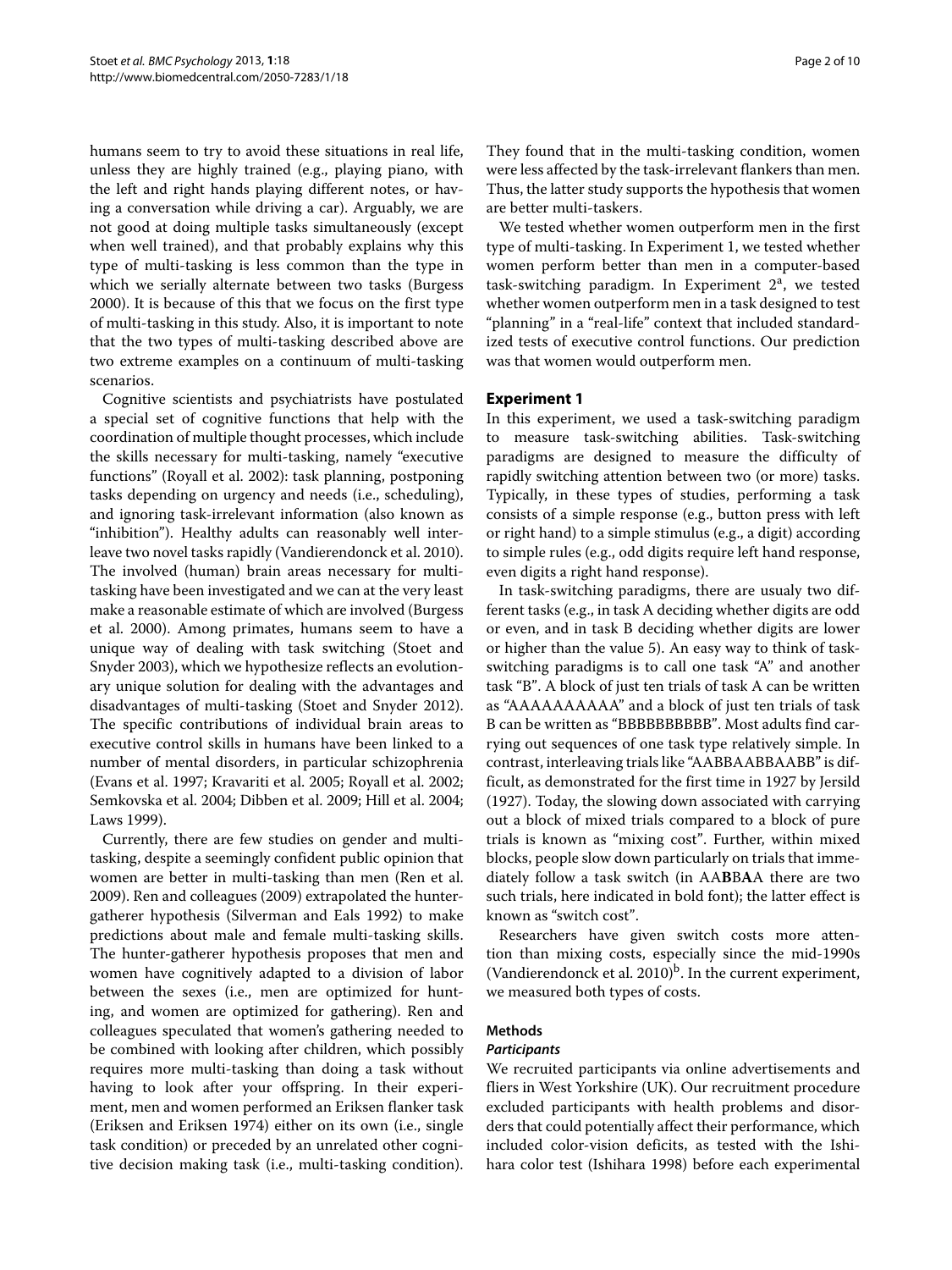session. Altogether, we selected 240 participants stratified by gender and age (Figure [1\)](#page-2-0).

### *Research ethics*

Research was in accordance with the declaration of Helsinki, and approval of ethical standards for Experiment [1](#page-1-0) was given by the ethics committee of the Institute of Psychological Sciences, University of Leeds. All participants gave written or verbal consent to participate.

# *Apparatus and stimuli*

The experiment was controlled by a Linux operated PC using PsyToolkit software (Stoet [2010\)](#page-9-4). A 17" color monitor and a Cedrus USB keyboard (model RB-834) were used for stimulus presentation and response registration, respectively. Of the Cedrus keyboard, only two buttons were used. These were the buttons closest to the participant (3.2  $\times$  2.2 cm each, with 4.3 cm between the two buttons), which we will further refer to as the left and right button, respectively.

A rectangular frame ( $7 \times 8$  cm) with an upper and lower section (Figure [2a](#page-3-0)) was displayed. The words "shape" and "filling" were presented above and below the frame, respectively. Further four imperative stimuli were used in different trials (Figure [2b](#page-3-0)). These four were the combination of two shapes (diamond and rectangle) and a filling of two or three circles. The frame and the imperative stimuli were yellow and were presented on a black background. Feedback messages were presented following trials that

were not performed correctly ("Time is up" or "That was the wrong key").

# *Procedure*

Participants were seated in a quiet and dimly lit room, and received written and verbal instructions from the experimenter. They were instructed to respond to stimuli on the computer screen. There were two different tasks, namely a shape and a filling task. In the shape task, participants had to respond to the shape of imperative stimuli (diamonds and rectangles required a left and right response, respectively). In the filling task, participants had to respond to the number of circles within the shape (two and three circles required a left and right response, respectively). The essential feature of this procedure was that both task dimensions (shape and filling) were always present and that the two dimensions required opposite responses on half the trials (incongruent stimuli). This meant that participants were forced to think of which of the two tasks needed to be carried out and to attend to the relevant stimulus dimension. Participants were informed which task to carry out based on the imperative stimulus location: If the stimulus appeared in the upper half of the frame, labeled "shape", they had to carry out the shape task, and when it appeared in the bottom half of the frame, labeled "filling", they had to carry out the filling task.

Participants first went through 3 training blocks (40 trials), and then performed 3 further blocks (192 trials total) that were used in the data analysis. The first

<span id="page-2-0"></span>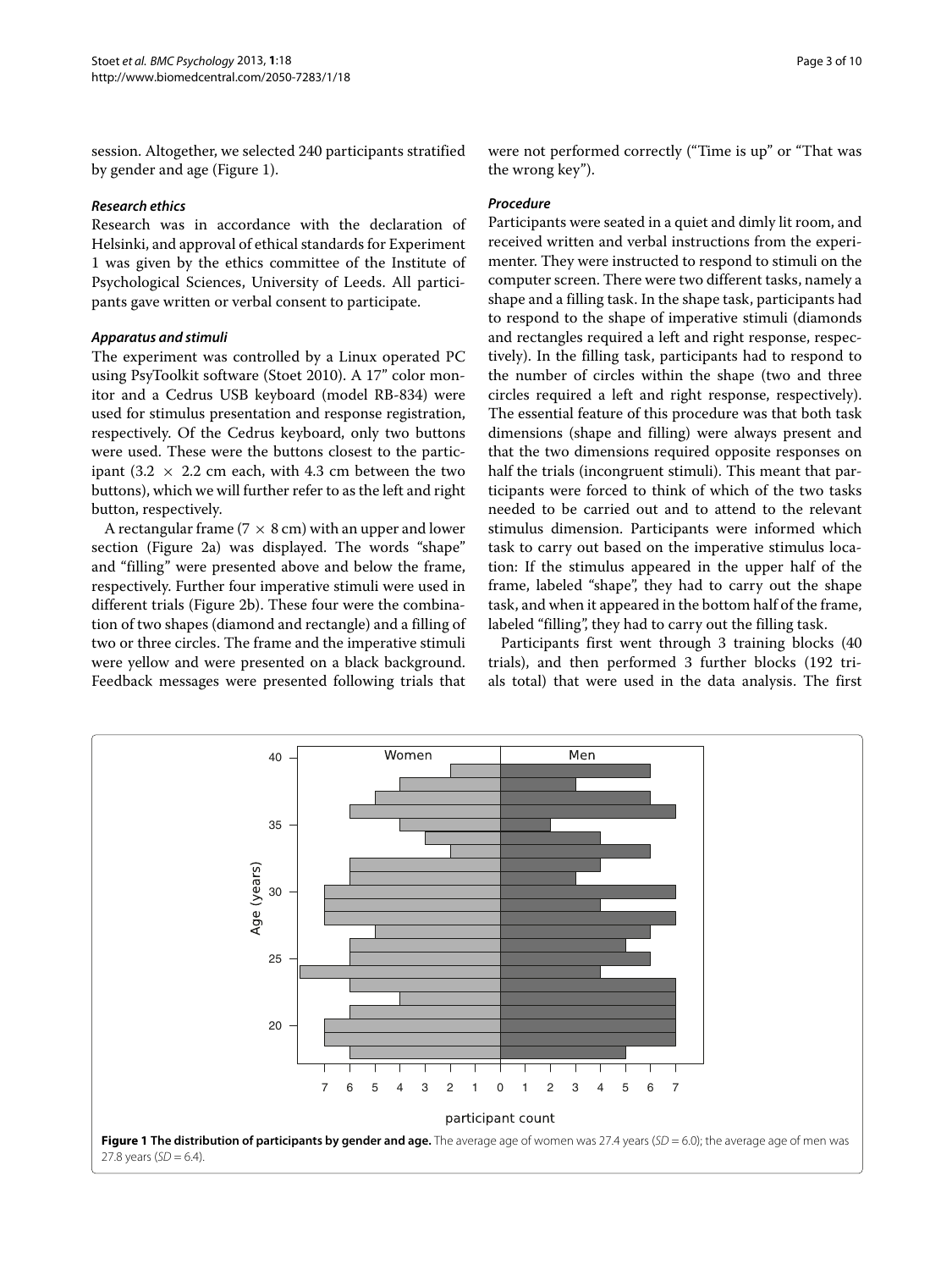

<span id="page-3-0"></span>**Figure 2 Schematic representation of the task-switching paradigm. A**: Example trial. During a block of trials, a rectangular frame with the labels "shape" and "filling" was visible. On each trial, a different imperative stimulus (i.e., a stimulus that requires an immediate response) was presented in the top or bottom part of this frame. The location (i.e., in top or bottom part of frame) determined whether the participant had to apply the shape or filling task rules to it. **B**: There were four different imperative stimuli, which needed to be responded to as follows. In the shape task, a "diamond" required a left-button response, and a rectangle a right-button response. In the filling task, a filling of two circles required a left-button response, and a filling of three circles a right-button response. Congruent stimuli are those that required the same response in both tasks, whereas incongruent stimuli required opposite responses in the two tasks. Thus, the imperative stimulus in panel A is incongruent: It appears in the top of the frame, thus is should be responded to in accordance to the shape task, and because it is a diamond (the filling of three circles is irrelevant in the shape task) it should be responded to with a left-button response (see Additional file [1](#page-8-21) for demonstration).

two blocks were blocks with just one of the two tasks (pure blocks), and in the third block the two tasks were randomly interleaved (mixed block). In the mixed block, task-switch trials were those following a trial of the alternative task, and task-repeat trials were those following the same task. The order of blocks was identical for all participants. The computer used a randomisation function to choose which task would occur on a given trial. Further, it is important to note that participants had training in both tasks before the blocks started that were used for data analysis; this means that even in the first pure block of the analyzed data, participants were aware that incongruent stimuli were associated with opposite responses in the alternative task.

In each trial, the frame and its labels (as displayed in Figure [2a](#page-3-0)) were visible throughout the blocks. When an imperative stimulus (one of the four shown in Figure [2b](#page-3-0)) appeared (they were chosen at random by the software), participants had up to 4 seconds to respond. The imperative stimulus disappeared following a response or following the 4 seconds in case no response was given. Incorrect responses (or failures to respond) were followed by a 5 seconds lasting reminder of the stimulus-response mapping, and then followed by a 500 ms pause. The intertrial interval lasted 800 ms. A demonstration of the task is available in the Additional file [1.](#page-8-21)

When we report response times in task switching trials or in pure blocks, we always report the average of both tasks. For example, when reporting the response times in the pure blocks, we will report the average of the pure block of the shape task and pure block of the filling task.

# **Results**

Response time analyses were based on response times in correct trials following at least one other correct trial. Further, we excluded all participants who performed not significantly different from chance level in all conditions. This exclusion is necessary, given that response time analyses in cognitive psychology are based on the assumption that response times reflect decision time. When participants guess, for example because they find the task difficult, the response times are no longer informative of their decision time.

The procedure for testing if participants performed better than chance was carried out as follows. Given that there were only two equally likely response alternatives on each trial, participants had 50% chance to get a response correct. To determine if a participant performed significantly better than chance level, we applied a binomial test to the error rates in each condition. Based on this analysis, we concluded that nine participants (5 men and 4 women, aged 18-36) did not perform better than chance in at least one experimental condition. We found that each of these nine participants worked at chance level in the incongruent task-switching condition (with error rates ranging from 29% to 60%), and for five of them, this was the only condition they failed in. None of these nine failed in the pure task blocks. We excluded these participants from all reported analyses.

The next set of analyses were carried out to confirm that the used paradigm showed the typical effects of task-switching and task-mixing paradigms as described in the introduction (Figure [3\)](#page-4-1). Throughout, we only report statistically significant effects (*α* criterion of .05).

We analyzed task-switch and incongruency costs in response times in the mixed blocks. We carried out a mixed-design ANOVA with the within-subject factors "switching" and "congruency" and between-subject factor "gender". We found a significant effect of switching,  $F(1, 229) = 743.90, p < .001$ : Participants responded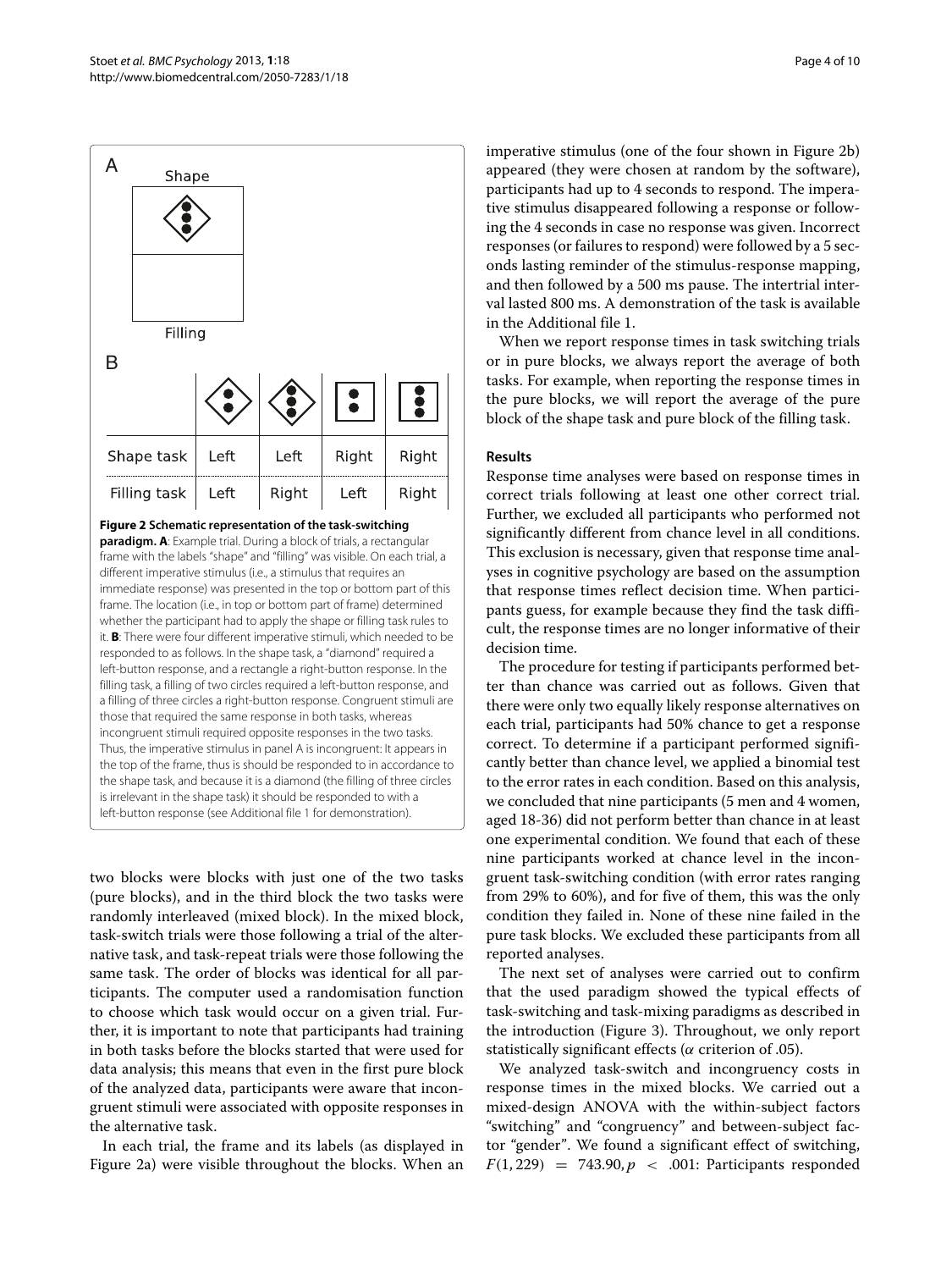

<span id="page-4-1"></span>247  $\pm$  9 ms more slowly in the task-switch (1010  $\pm$  14 ms) than in the task-repeat (763  $\pm$  10) condition<sup>c</sup>. Further, participants were  $35 \pm 5$  ms slower in incongruent (904  $\pm$  11 ms) than in congruent (869  $\pm$  11 ms) trials,  $F(1, 229) = 52.48, p < .001.$ 

We repeated the same analysis on the error rates. Again, we found a significant effect of switching,  $F(1,229) =$ 53.20,  $p<.001$ , with people making  $1.97 \pm 0.27$  error percentage points (ppt) more in the task-switch (4.62  $\pm$ 0.27%) than in the task-repeat (2.65  $\pm$  0.18%) condition. Further, people made 3.77  $\pm$  0.31 ppt more errors in incongruent (5.52  $\pm$  0.30%) than in congruent (1.75  $\pm$ 0.18%) trials, *F(*1, 229*)* = 143.90, *p <* .001. Finally, the interaction between switching and congruency was  $significant, F(1, 229) = 14.65, p < .001.$ 

Next, we analyzed task-mixing costs using a similar approach as above. Now, we contrasted trials in the pure blocks with task-repeat trials in mixed block. We observed a slow down of 319  $\pm$  8 ms due to mixing,  $F(1, 229) =$ 1555.34,  $p < .001$ , with an average response time in mixed trials of 763  $\pm$  10 ms and in pure trials of 444  $\pm$  5 ms. This effect interacted significantly with the gender of participants. The slow down due to mixing was  $336 \pm 11$ ms in men and  $302 \pm 12$  ms in women (the effect size of this gender difference expressed as Cohen's  $d = 0.27$ ). We also found an effect of congruency,  $F(1, 229) = 24.46$ ,  $p \sim .001$ , with people responding  $18 \pm 4$  ms slower in incongruent (613  $\pm$  7 ms) than congruent (594  $\pm$  7 ms) trials. Finally, there was a significant interaction between mixing and congruency,  $F(1, 229) = 10.37, p = .001$ .

We carried out the same analysis using error rate as dependent variable, and we found a significant effect of task-mixing again. People made 0.55 ppt more errors in the task mix condition (2.65  $\pm$  0.18%) than in the pure condition  $(2.10 \pm 0.13\%)$ ,  $F(1, 229) = 9.17$ ,  $p = .003$ . People made  $1.77 \pm 0.20$  ppt more mistakes in the incongruent (3.26  $\pm$  0.19%) than in the congruent (1.49  $\pm$ 0.13%) condition,  $F(1, 229) = 80.86, p < .001$ . The factors switching and congruency interacted,  $F(1, 229) =$ 26.94,  $p < .001$ . In the error rates, there were no effects of gender. Even so, it might be of interest to report that women's mixing cost in error rates was  $0.50 \pm 0.28$  percentage points and that of men  $0.60 \pm 0.23$  percentage points.

Altogether, the ANOVAs of task-switching, taskmixing, and congruency confirmed the well known picture of task-switching data. The novelty is the gender difference in task-mixing costs. Although men and women did not show an overall speed difference, we wanted to ensure that the gender difference was not simply related to overall speed (e.g., people with larger switch costs might also have had a different baseline speed). To do so, we analyzed relative mixing costs as well. Relative mixing costs is the percentage slowing down in mixed compared to pure task blocks. For example, if a person responds on average in 500 ms in mixing blocks and 400 ms in pure blocks the person gets 25% slower due to mixing tasks.

We found that when analyzing the relative slow down due to mixing in relationship to performance in pure blocks, there was a significant effect of gender. Women's relative slow down (69.1  $\pm$  2.6%) was, in correspondence to the ANOVA of the absolute response time, less than that of men  $(77.2 \pm 2.6\%)$ ,  $t(229) = 2.18$ ,  $p = .030$ ; in other words, both the analysis of absolute and relative mixing costs show the same phenomenon.

# <span id="page-4-0"></span>**Experiment 2**

In Experiment [1,](#page-1-0) we found that men's and women's performance differed in a computer-based task measuring the capacity to rapidly switch between different tasks. One of the difficulties with computer-based laboratory tasks is their limited ecological validity. Experiment [2](#page-4-0) aimed to create a multi-tasking situation in a "real-life" context that included standardized neurocognitive tests.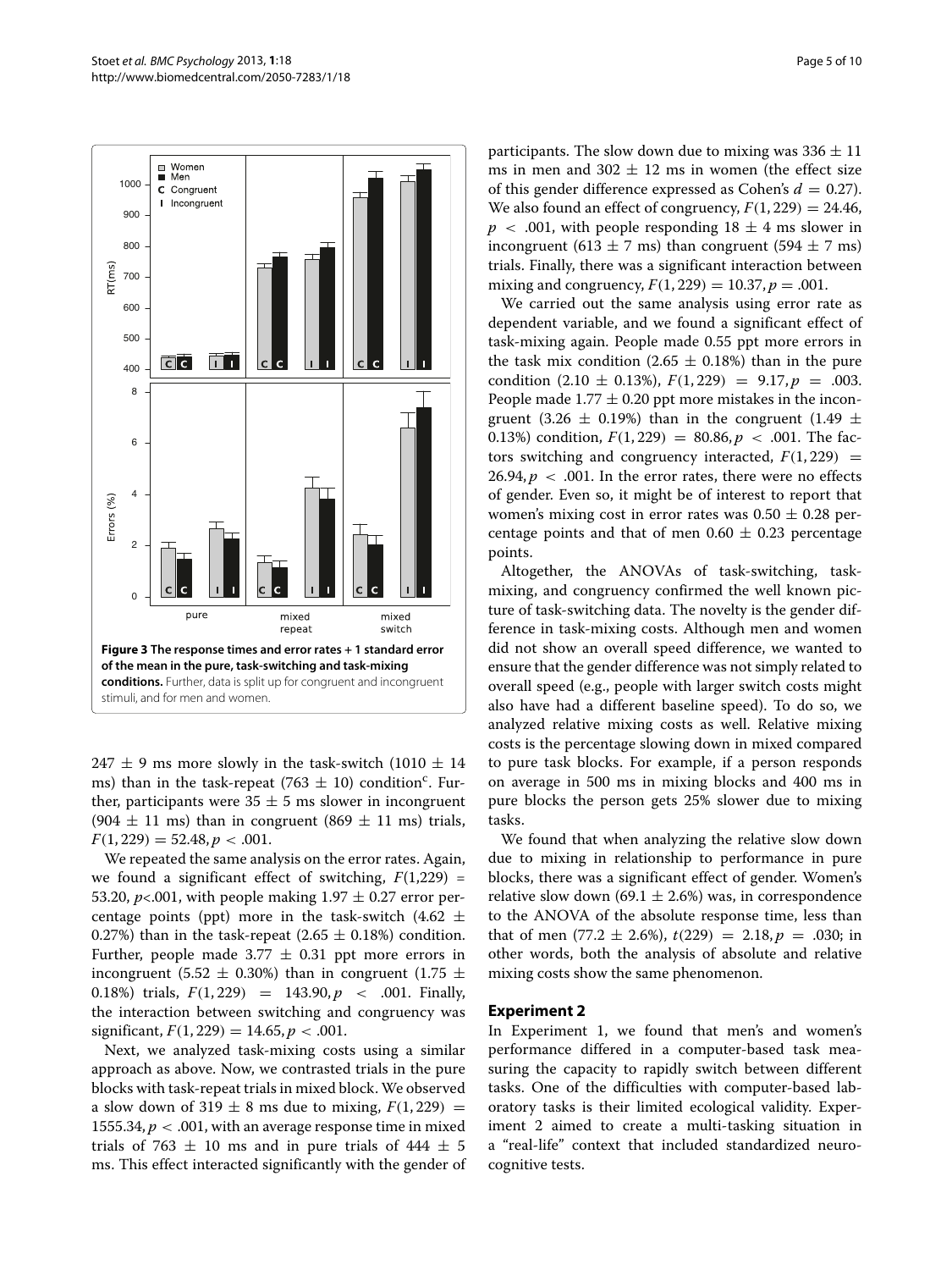The approach of this experiment is based on tasks common in cognitive neuropsychology. From a neuropsychological perspective, Burgess (Burgess et al. [2000\)](#page-8-9) described multi-tasking as the ability to manage different tasks with different (sometimes unpredictable) priorities that are initiated and monitored in parallel. Furthermore, goals, time, and other task constraints are seen as self defined and flexible. Shallice and Burgess (Shallice and Burgess [1991\)](#page-8-22) devised the Six Elements Test to assess precisely these abilities (later modified by others, Wilson et al. [1998\)](#page-9-5). In this task, participants receive instructions to do three tasks (simple picture naming, simple arithmetic and dictation), each of which has two sections, A and B. The subject has 10 minutes to attempt at least part of each of the six sections, with the proviso that they cannot do sections A and B of the same task after each other.

Burgess and colleagues (Burgess [2000;](#page-8-7) Burgess et al. [2000\)](#page-8-9) have highlighted various features of multitasking behaviour, including: (1) several discrete tasks to complete; (2) interleaving required for effective dovetailing of task performance; (3) performing only one task at a particular time; (4) unforeseen interruptions; (5) delayed intentions for the individual to return to a task which is already running; (6) tasks that demand different task characteristics (7) self-determining targets with which the individual decides for him/herself; and (8) no minuteby-minute feedback on how well an individual performs. As Burgess and colleagues note, most laboratory-based tasks do not include all of these features when assessing multi-tasking. If this is indeed the case, there is a real advantage in studying multi-tasking using this approach.

# **Methods**

# *Participants*

We recruited 47 male and 47 female participants, largely undergraduate students of Hertfordshire University. The mean age was 24.2 years  $(SD = 8.1, \text{ range } 18-60)$  for men, and 22.6 years  $(SD = 5.6)$ , range 18–49) for women; there was no significant age difference between these two groups,  $t(92) = 1.1, p = .28$ .

# *Research Ethics*

Research was in accordance with the declaration of Helsinki, and approval of ethical standards for Experiment [2](#page-4-0) was given by the ethics committee of the School of Life and Medical Sciences, University of Hertfordshire. All participants gave written or verbal consent to participate.

# *Material*

We used three different tasks. The "Key Search task" was taken from the Behavioral Assessment for Dysexecutive Syndrome (BADS, Wilson et al. [1998\)](#page-9-5). This is a specific test of planning and strategy, in which participants are required to sketch out how they might route an attempt to search a "field" for a missing set of keys. This task is normally used as a measure of problems in executive function, and low scores are indicative of frontal lobe impairment. In the healthy population, this task reveals no evidence of a gender difference according to test norms and personal communication with Jon Evans (one of the test designers). The test designers reported a high (*r* = .99) correlation between raters (Wilson et al. [1998\)](#page-9-5).

The Map search task was taken from the "Tests of Everyday Attention" (Robertson et al. [1994\)](#page-8-23). The task requires individuals to find restaurant symbols on an unfamiliar color map of Philadelphia (USA) and its surrounding areas. Again, this task reveals no evidence of a gender difference according to the test norms and personal communication with test designer Ian Robertson.

The third task was custom designed and involved solving simple arithmetical questions presented on paper as shown in Figure [4.](#page-5-0) We did pilot these mathematics questions (unlike the first two tests, this test is not standardised, and after piloting we moderated these questions to make sure they could be largely successfully attempted while doing the other tasks).

Although there are reports that men outperform women on more complex mathematics problems, this is typically

<span id="page-5-0"></span>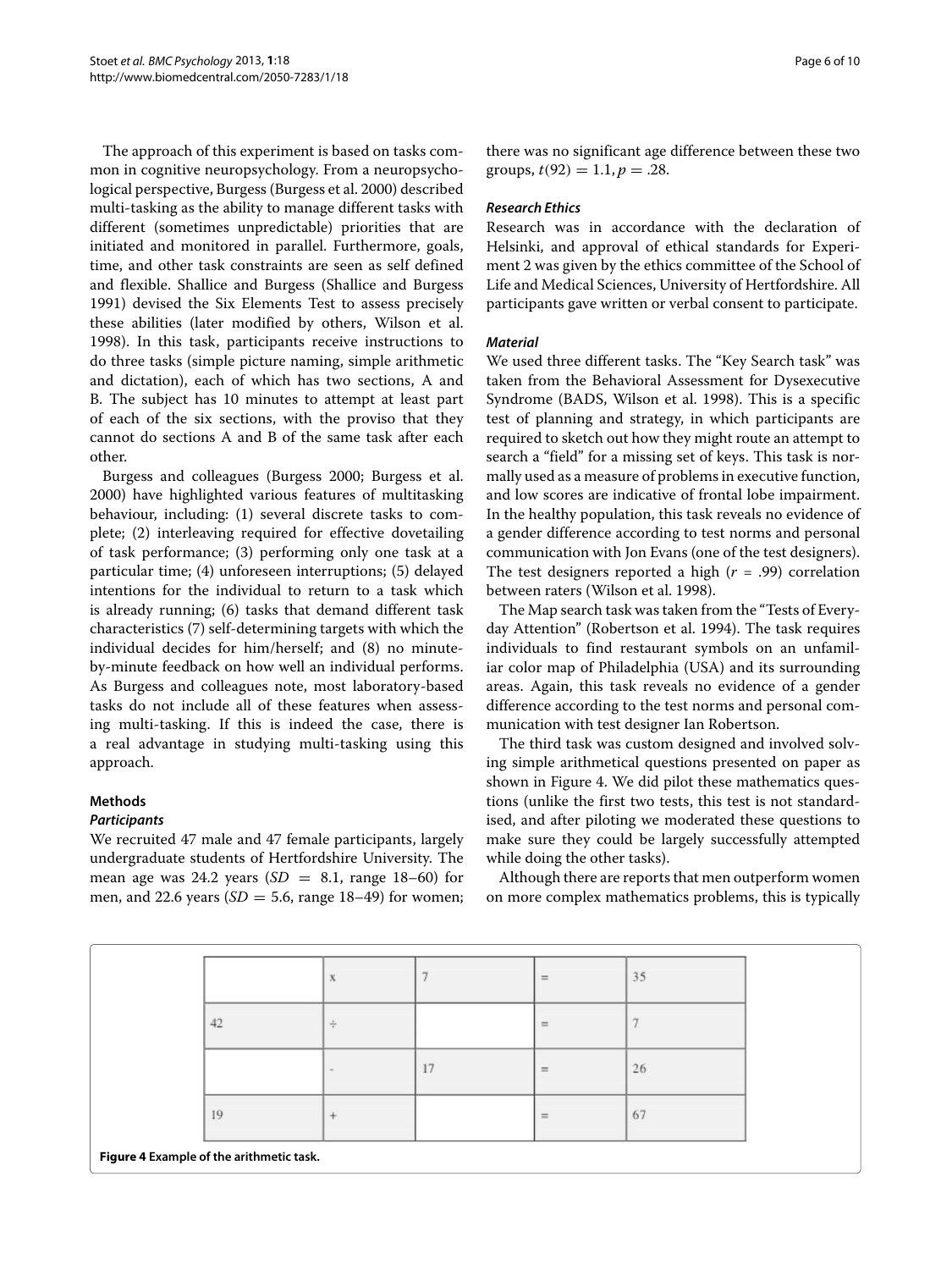not the case for simple calculations like this (Halpern et al. [2007\)](#page-8-24).

A scoring system established within the BADS marks these plans according to set rules such as parallel patterns and corner entry. A panel of 3 scorers agreed on the scores for each test to ensure reliable scoring. Examples of key search strategies are shown in Figure [5.](#page-6-0)

#### *Procedure*

Each participant was given 8 minutes to attempt the three tasks described above (Arithmetic, Map, Key Search). The layout of the position of the map task, maths task and key search was counterbalanced to avoid any bias affecting which tasks participants chose to do. They were instructed that each task held equal marks; it was left to participants to decide how they would organize their time between each task. The participants were also informed that they would receive a phone call at some unknown time point (always after 4 minutes) asking them 8 simple general-knowledge questions (e.g., "What is the capital of France"), it was again left to participants to decide whether or not they answered the phone call. Without or with answering the phone call, they were multi-tasking; answering the call just added to that multi-tasking 'burden' as such. If they attempted to multi-task while answering the phone call, this was recorded. We recorded time spent on each task as well as performance.

#### **Results**

We compared test scores (Table [1\)](#page-6-1) and response times (Table [2\)](#page-6-2) of men and women using *t* tests. We found that women (10.26  $\pm$  0.58) scored significantly higher than men (8.13  $\pm$  0.68) on the key search task. Importantly, this finding cannot simply be explained as a preference difference for the speed with which the task was carried out, as no response time differences were found (Table [2\)](#page-6-2).

<span id="page-6-0"></span>

#### **Table 1 Scores of men and women in Experiment [2](#page-4-0)**

<span id="page-6-1"></span>

| Task                                                  | Men | Women |  | t test p value Cohen's d |
|-------------------------------------------------------|-----|-------|--|--------------------------|
| Arithmetic correct 19.68 (1.07) 17.29 (1.08) 1.57 .12 |     |       |  | 0.33                     |
| Map task (% correct) 75 (3.82) 72.00 (3.72) 0.52 .60  |     |       |  | 0.11                     |
| Key search score 8.13 (0.68) 10.26 (0.58) 5.6 .02     |     |       |  | 0.49                     |
| Standard errors in parentheses.                       |     |       |  |                          |

No differences emerged in the numbers of men and women who answered the phone (79% of men and 81% of women,  $χ<sup>2</sup>(1) = 0.06, p = .80$ ). Those who answered the phone heard 8 simple general knowledge questions and the correct answers did not differ between men (3.35  $\pm$  0.35) and women (3.84 $\pm$ 0.34),  $t(73) = 1.0, p = .32;$ nor did time spent on the phone differ between men  $(97.68 \pm 3.13$  seconds) and women  $(106.87 \pm 3.65$  seconds),  $t(73) = 1.91, p = .06$ . Of those that did answer the phone, we also measured whether they actively multitasked while on the phone or concentrated purely on this phone - and there was no significant difference 73% of men and 84% of women multi-tasked,  $\chi^2(1) = 1.41$ ,  $p = .24$ .

#### **Discussion**

Using two very different experimental paradigms, we found that women have an advantage over men in specific aspects of multi-tasking situations. In Experiment [1,](#page-1-0) we measured response speed of men and women carrying out two different tasks. We found that even though men and women performed the individual tasks with the same speed and accuracy, mixing the two tasks made men slow down more so than women. From this, we conclude that women have an advantage over men in multi-tasking (of about one third of a standard deviation). In Experiment [2,](#page-4-0) we measured men and women's multi-tasking performance in a more ecologically valid setting. We found that women performed considerably better in one of the tasks measuring high level cognitive control, in particular planning, monitoring, and inhibition. In both experiments, the findings cannot be explained as a gender difference in a speed-accuracy trade off. Altogether, we conclude that, under certain conditions, women have an advantage over men in multi-tasking.

**Table 2 Response times (RT, seconds) of men and women in Experiment [2](#page-4-0)**

<span id="page-6-2"></span>

| Task       | Men      | Women    | t test | p value | Cohen's d |
|------------|----------|----------|--------|---------|-----------|
| Arithmetic | 312 (13) | 341 (17) | 1.33   | .19     | 0.28      |
| Map task   | 160(16)  | 180(14)  | 0.91   | .37     | 0.19      |
| Key search | 36(4)    | 36(5)    | 0.03   | .98     | 0.01      |

Standard errors in parentheses. The sum of the three individual tasks exceeds the 480 allocated seconds, because sometimes the participants carried these tasks out concurrently and so were double scored on time.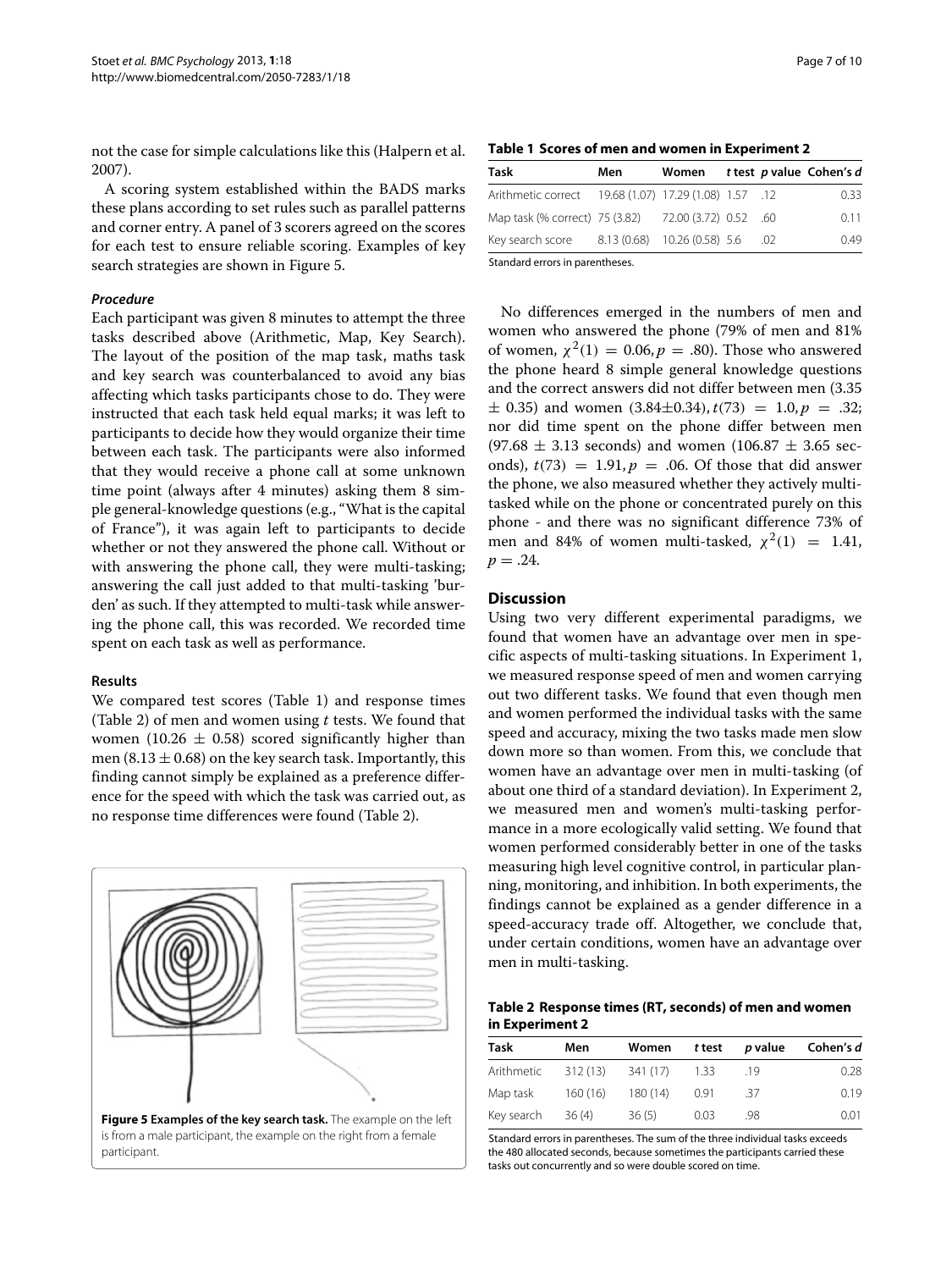#### **Relation to other work**

As noted in the introduction, there is almost no empirical work addressing gender differences in multi-tasking performance. For example, even though there are numerous task-switching papers, none has focused on gender differences<sup>d</sup>. In fact, most task-switching studies do not explore individual differences, and accordingly are carried out with small samples.

Because they are typically carried out in psychology undergraduate programmes (with less than 20% male students), there are few male participants. The novelty of our study is not only the relatively large number of participants, but also the good gender balance. Despite the few studies about gender differences in multi-tasking, there has been an interesting discussion very recently about a study by Mäntylä [\(2013\)](#page-8-0) which received much attention. Probably the main reason for the attention in the media for this study was the conclusion that men performed *better* than women in a multi-tasking paradigm. The finding of that study thus not only contrasts with the widely held belief that women are better at task switching, it also contrasts with our current data and the experiment by Ren and colleagues [\(2009\)](#page-8-16).

In the study by Mäntylä [\(2013\)](#page-8-0), men and women's accuracy in a visual detection task was measured. Participants had to detect specific numerical patterns in three different counters presented on a computer screen. Simultaneously, participants had to carry out an N-back task (stimuli appeared above the aforementioned counters). Men had a higher accuracy score of detecting the correct numerical patterns than women. The latter study is of great interest, because it addresses gender differences in multi-tasking of the second type, namely when tasks need to be carried out simultanously. Of interest is that for this specific type of multi-tasking, men had an advantage over women, and the degree of the advantage was directly related to men's advantage in spatial skills. But as argued in the introduction, this type of multi-tasking is potentially of less relevance to daily life contexts in which people often carry out tasks sequentially. In a comment on the study by Mäntylä [\(2013\)](#page-8-0), Strayer and colleagues [\(2013\)](#page-9-6) argue that gender is a poor predictor of multi-tasking. They present data to back this up from their own work on multi-tasking when driving. Arguably, studies showing no gender differences might simply have received less attention due to a publication bias for positive effects. We think that Strayer et al.'s comments are valuable to the discussion, although their findings seem to primarily apply to the concurrent multi-tasking situations. That said, we found only one study that reported no gender differences in a taskswitching paradigm in which people switched between two tasks. Buser and Peter (Buser and Peter [2012\)](#page-8-25) had three groups of participants solving two different types of puzzles (sudoku and word-search). The group that did the two puzzles without switching between them solved the puzzles best, while switching between the puzzles while solving them impaired performance. The degree of impairment was similar for men and women, irrespective of whether the switching was voluntary or imposed. This situation is somewhat similar to Experiment [2,](#page-4-0) and thus, especially gender differences in this type of task-switching need further study to draw strong conclusions.

Finally, our finding that men and women did not differ in the effect of phone calls might be linked to a study by Law and colleagues [\(2004\)](#page-8-26). They stated that the effects of interruptions are "quite subtle" and that more research on their effect on multi-tasking is necessary.

#### **Limitations**

We would like to consider a number of limitations of our current study that have implications for the interpretation of our results. First, as already mentioned above, there are many different ways to test multi-tasking performance. Because this is an emerging field with a small extant knowledge base we cannot exclude the possibility that our findings only hold true for the two specific paradigms we employed. Given the aforementioned work by Mäntylä [\(2013\)](#page-8-0) and others that did not find the effect, and the general sparsity of the reports on the effect, this is a possibility that must be seriously considered.

A second limitation is that we did not formally record levels of education or control for general cognitive ability. Although we think it is not very likely, we appreciate the comment of one of the reviewers that if their were different levels of education this could potentially affect cognitive performance. The only way to exclude this possibility is to formally record the highest level of education of all participants.

A third limitation is that the power of the Experiment [2](#page-4-0) may be low. Again, it is difficult to say although evidently powerful enough to detect moderate differences on the key search task - so it may be a task-related issue and further work needs to investigate task-based constraints in multi-tasking. For example, we did not conclude that there was a gender difference in arithmetic performance or time spent on the phone, but this could potentially be due to a lack of statistical power. In the case of the arithmetic task, there are good reasons not to expect a gender difference on simple arithmetic problems, even though we acknowledge the complexity of the study of gender differences in mathematical ability (c.f., Halpern et al. [2007\)](#page-8-24).

A final limitation is that although we checked that no gender differences emerged on the Key Search with both the test authors and with the published norms, we cannot eliminate the possibility that a difference may have emerged tested alone. We could have retested the individual tasks with another sample of participants. Also, we could have run a repeated measures design (same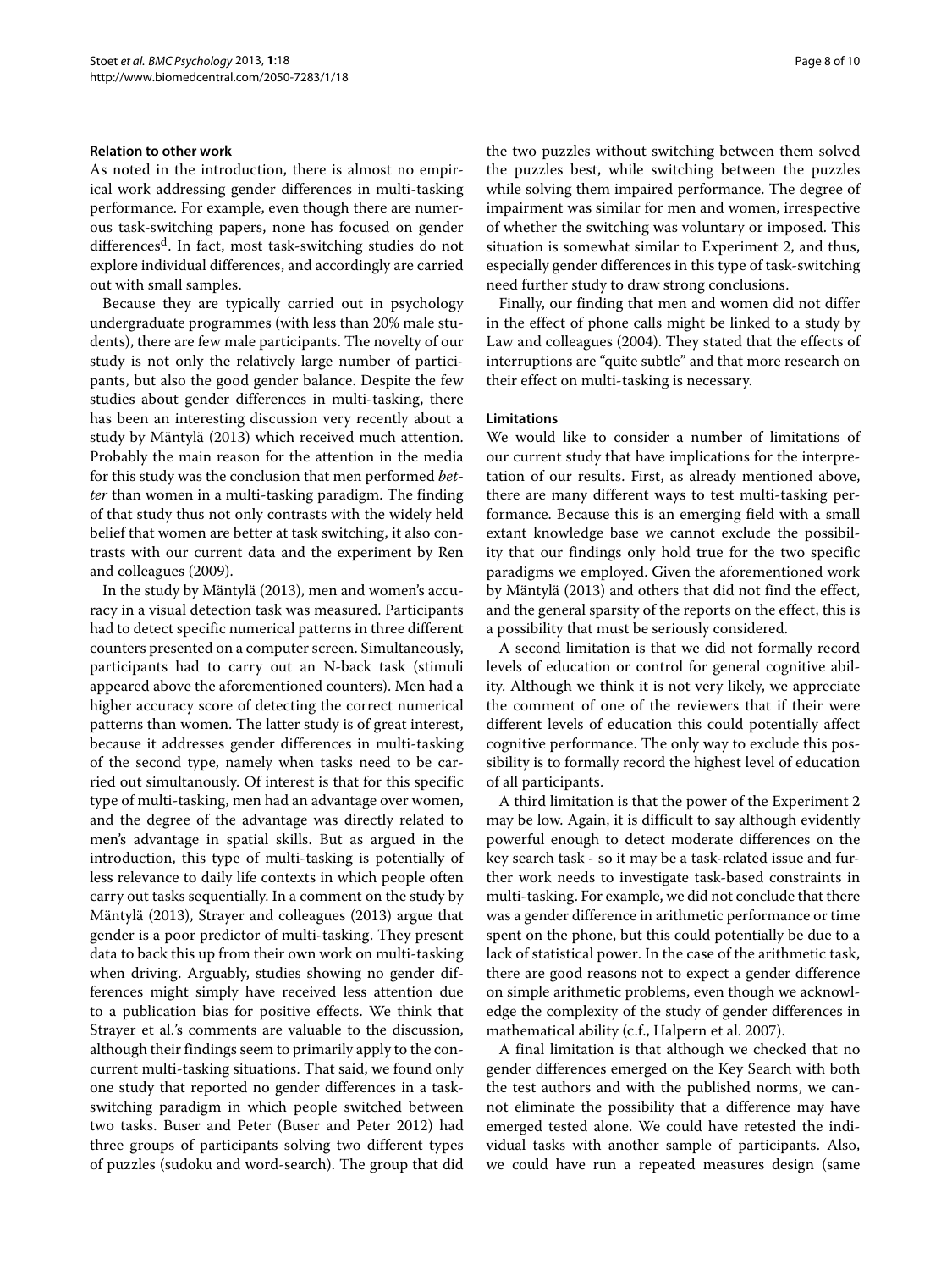participants on the individual tasks), although this would defeat the novelty aspect of the task. The best way to address this issue is for another research group to replicate the finding.

# **Conclusions**

Our findings support the notion that woman are better than men in some types of multi-tasking (namely when the tasks involved do not need to be carried out simultaneously). More research on this question is urgently needed, before we can draw stronger conclusions and before we can differentiate between different explanations.

# **Endnotes**

<sup>a</sup>The two experiments were carried out by independent groups of researchers. We only realised the similarity between the two experiments and their findings afterwards. We believe that the two experiments complement each other: While Experiment [1](#page-1-0) uses a laboratory based reaction time experiment, Experiment [2](#page-4-0) uses a much more ecologically valid approach.

<sup>b</sup>This is likely because of the availability of computers to measure response times. In the 1920s, it would have been hard, if not impossible, to accurately measure task-switching costs, while measuring mixing costs could be done with the paper-and-pensil tests used by Jersild [\(1927\)](#page-8-19).

<sup>c</sup>Throughout the results section, we report means  $\pm 1$ standard error of the mean.

dTo the best of our knowledge.

# **Additional file**

<span id="page-8-21"></span>**[Additional file 1:](http://www.biomedcentral.com/content/supplementary/2050-7283-1-18-S1.jar) Demonstration of task-switching paradigm (Java application which runs on all desktop computers with Java installed).**

#### **Competing interests**

The authors declare that they had no competing interests.

#### **Authors' contributions**

GS, DO, and MC carried out Experiment [1.](#page-1-0) KL carried out Experiment [2.](#page-4-0) The four authors wrote the article together. All authors read and approved the final manuscript.

#### **Acknowledgements**

Experiment [1](#page-1-0) was made possible with a grant from the British Academy to Stoet, O'Connor, and Conner and with the assistance of Weili Dai, Caroline Allen, and Tansi Warrilow.

#### **Author details**

<sup>1</sup> School of Education, University of Glasgow, Glasgow, Scotland, UK. <sup>2</sup>Institute of Psychological Sciences, University of Leeds, Leeds, West Yorkshire, UK. <sup>3</sup> School of Life and Medical Sciences, University of Hertfordshire, Hatfield, Hertfordshire, UK.

#### Received: 3 January 2013 Accepted: 28 August 2013 Published: 24 October 2013

#### **References**

- <span id="page-8-6"></span>Broadbent, DE (1952). Failures of attention in selective listening. Journal of Experimental Psychology, 44(6), 428–433.
- <span id="page-8-7"></span>Burgess, PW (2000). Real-world multitasking from a cognitive neuroscience perspective. In S Monsell & J Driver (Eds.), Attention and Performance, Volume XVIII (pp. 465–472). Cambridge, MA: MIT press.
- <span id="page-8-9"></span>Burgess, PW, Veitch, E, Costello, AD, Shallice, T (2000). The cognitive and neuroanatomical correlates of multitasking. Neuropsychologia, 38(6), 848–863.
- <span id="page-8-25"></span>Buser, T (2012). Multitasking. Experimental Economics, 15, 641–655.
- <span id="page-8-13"></span>Dibben, CRM, Rice, C, Laws, KR, McKenna, PJ (2009). Is executive impairment associated with schizophrenic syndromes? A meta-analysis. Psychological Medicine, 39, 381–392.
- <span id="page-8-18"></span>Eriksen, BA, & Eriksen, CW (1974). Effects of noise letters upon the identification of a target letter in a nonsearch task. Perception and Psychophysics, 16, 143–149.
- <span id="page-8-10"></span>Evans, JJ, Chua, SE, McKenna, PJ, Wilson, BA (1997). Assessment of the dysexecutive syndrome in schizophrenia. Psychological Medicine, 27(3), 635–646.
- <span id="page-8-4"></span>Franz, EA, Zelaznik, HN, McCabem, G (1991). Spatial topological constraints in a bimanual task. Acta Psychologica, 77(2), 137–151.
- <span id="page-8-24"></span>Halpern, DF, Benbow, CP, Geary, DC, Gur, RC, Hyde, JS, Gernsbacher, MA (2007). The science of sex differences in science and mathematics. Psychological Science, 8, 1–51.
- <span id="page-8-14"></span>Hill, K, Mann, L, Laws, KR, Stephenson, CME, Nimmo-Smith, I, McKenna, PJ (2004). Hyperfrontality in Schizophrenia. A meta-analysis of functional imaging studies. Acta Psychiatrica Scandinavica, 110, 243–256.
- <span id="page-8-20"></span>Ishihara, S (1998). Ishihara's Tests for Colour Blindness. London: Hodder Arnold.
- <span id="page-8-19"></span><span id="page-8-11"></span>Jersild, AT (1927). Mental set and shift. Archives of Psychology, 89, 1–81. Kravariti, E, Dixon, T, Frith, C, Murray, R, McGuire, P (2005). Association of
- symptoms and executive function in schizophrenia and bipolar disorder. Schizophrenia Research, 74(2–3), 221–231.
- <span id="page-8-26"></span>Law, AS, Logie, RH, Pearson, DG, Cantagallo, A, Moretti, E, Dimarco, F (2004). Resistance to the impact of interruptions during multitasking by healthy adults and dysexecutive patients. Acta Psychologica, 116(3), 285–307.
- <span id="page-8-15"></span>Laws, KR (1999). A meta-analytic review of Wisconsin Card sorting studies in Schizophrenia: a general intellectual deficit in disguise? Cognitive Neuropsychiatry, 4, 1–35.
- <span id="page-8-0"></span>Mäntylä, T (2013). Gender differences in multitasking reflect spatial ability. Psychological Science, 24, 514–520.
- <span id="page-8-1"></span>Offer, S, & Schneider, B (2011). Revisiting the gender gap in time-use patterns: multitasking and well-being among mothers and fathers in dual-earner families. American Sociological Review, 76(6), 809–833.
- <span id="page-8-5"></span>Pashler, H (1984). Processing stages in overlapping tasks: Evidence for a central bottleneck. Journal of Experimental Psychology-human Perception And Performance, 10(3), 358–377.
- <span id="page-8-16"></span>Ren, D, Zhou, H, Fu, X (2009). A deeper look at gender difference in multitasking: gender-specific mechanism of cognitive control, In Fifth international conference on natural computation (pp. 13–17). Washington: IEEE Computer Society.
- <span id="page-8-23"></span>Robertson, IH, Ward, A, Ridgeway, V, Nimmo-Smith, I (1994). Tests of everyday attention. Bury St Edmunds, U.K: Thames Valley Test Company.
- <span id="page-8-8"></span>Royall, DR, Lauterbach, EC, Cummings, JL, Reeve, A, Rummans, TA, Kaufer, DI, LaFrance, WC, Coffey, CE (2002). Executive control function: a review of its promise and challenges for clinical research. a report from the Committee on Research of the American Neuropsychiatric Association. Journal of Neuropsychiatry and Clinical Neurosciences, 14, 377–405.
- <span id="page-8-3"></span>Salvucci, DD, & Taatgen, NA (2010). The multitasking mind. Oxford, UK: Oxford University Press.
- <span id="page-8-2"></span>Sayer, LC (2007). Gender differences in the relationship between long employment hours and multitasking. In BA Rubin (Ed.), Workplace Temporalities (Research in the Sociology of Work) (pp. 403–435). Amsterdam: Elsevier.
- <span id="page-8-12"></span>Semkovska, M, Bedard, MA, Godbout, L, Limoge, F, Stip, E (2004). Assessment of executive dysfunction during activities of daily living in schizophrenia. Schizophrenia Research, 69(2-3), 289–300.
- <span id="page-8-22"></span>Shallice, T, & Burgess, PW (1991). Deficits in strategy application following frontal lobe damage in man. Brain, 114, 727–741.
- <span id="page-8-17"></span>Silverman, I, & Eals, M (1992). Sex differences in spatial abilities: evolutionary theory and data. In J Barkow, L Cosmides, J Tooby (Eds.), The Adapted Mind: